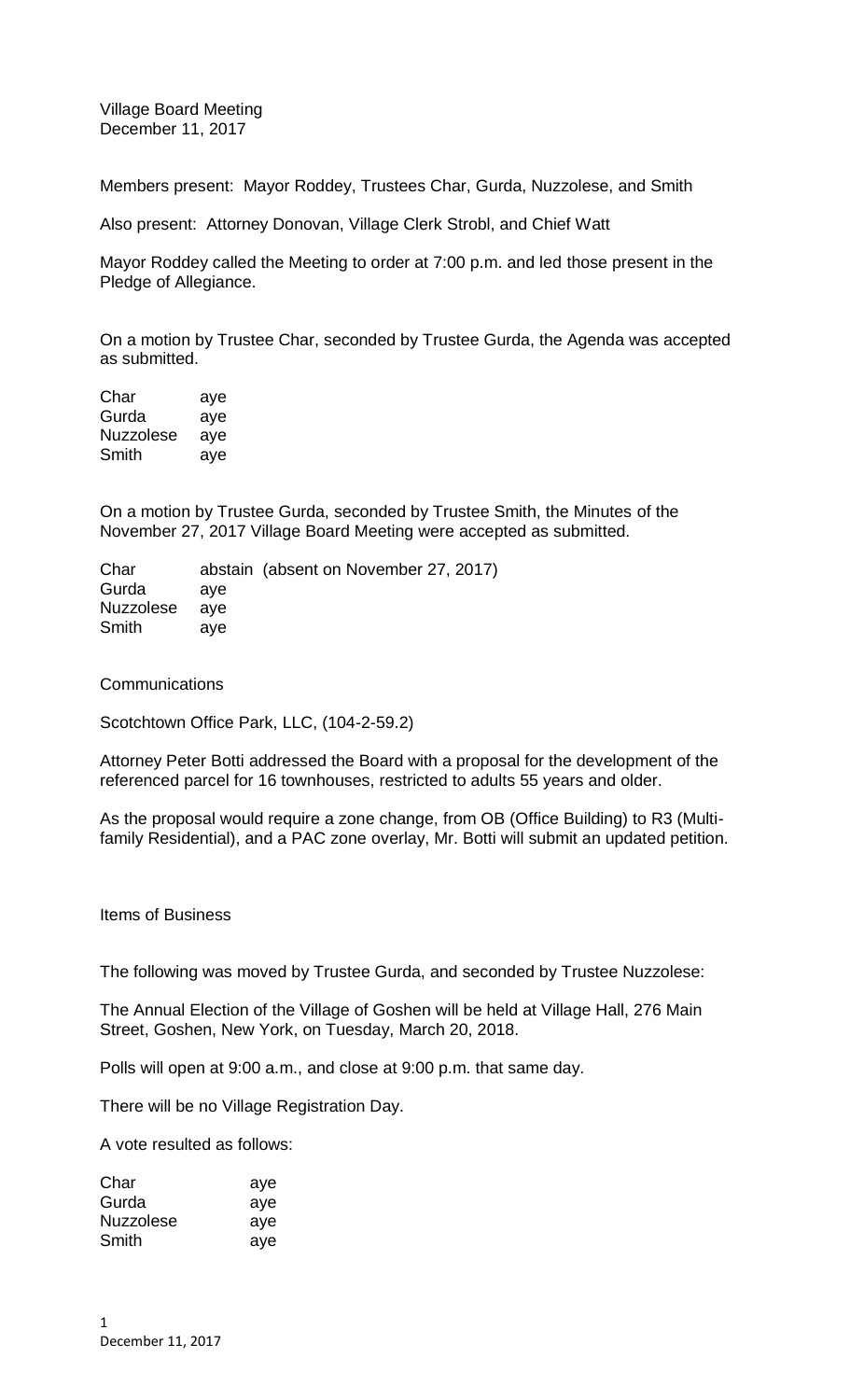On a motion by Trustee Char, seconded by Trustee Smith, the Mayor is hereby authorized to sign a proposal from Nugent & Haeussler, P.C., Certified Public Accountants, for the purpose of conducting an audit of the Justice Court Department for the period ended December 31, 2016, as required in Section 2019-a of the Uniform Justice Court Act. It is understood that the fee for this service will not exceed \$2,900.00.

| Char      | aye |
|-----------|-----|
| Gurda     | aye |
| Nuzzolese | aye |
| Smith     | aye |

On a motion by Trustee Smith, seconded by Trustee Char, bills as examined by members of the Board were approved in accordance with Abstract 2017/2018 number 6, check numbers 13364 through 13490 in the amount of \$1,239,217.91.

| Char      | aye |
|-----------|-----|
| Gurda     | aye |
| Nuzzolese | ave |
| Smith     | aye |

The following was moved by Trustee Char, and seconded by Trustee Gurda:

**Whereas**, Lanc & Tully Engineering and Surveying, P.C. has reviewed the Application and Certification for Payment No. 2 package for Release of Retainage held, submitted by CMC Construction Group for the Greenwich Avenue Sidewalk Replacement project; and

**Whereas**, the payment request includes the required Maintenance Bond, valid for a period of one-year commencing November 13, 2017, and

**Whereas**, work commenced on this project September 25, 2017 and was completed on November 2, 2017, including all punch list items identified during the final inspection conducted with the DPW Superintendent and NYSDOT personnel on October 25, 2017; and

**Whereas**, based on a review of the documents submitted and the satisfactory completion of the work, Lanc & Tully Engineering and Surveying, P.C. recommends the payment as requested by CMC Construction Group, in the amount of \$5,862.60 for Payment No. 2,

**Now Therefore Be It Resolved**, that the Mayor authorize payment to CMC Construction Group in the amount of \$5,862.60.

| Char      | aye |
|-----------|-----|
| Gurda     | aye |
| Nuzzolese | aye |
| Smith     | aye |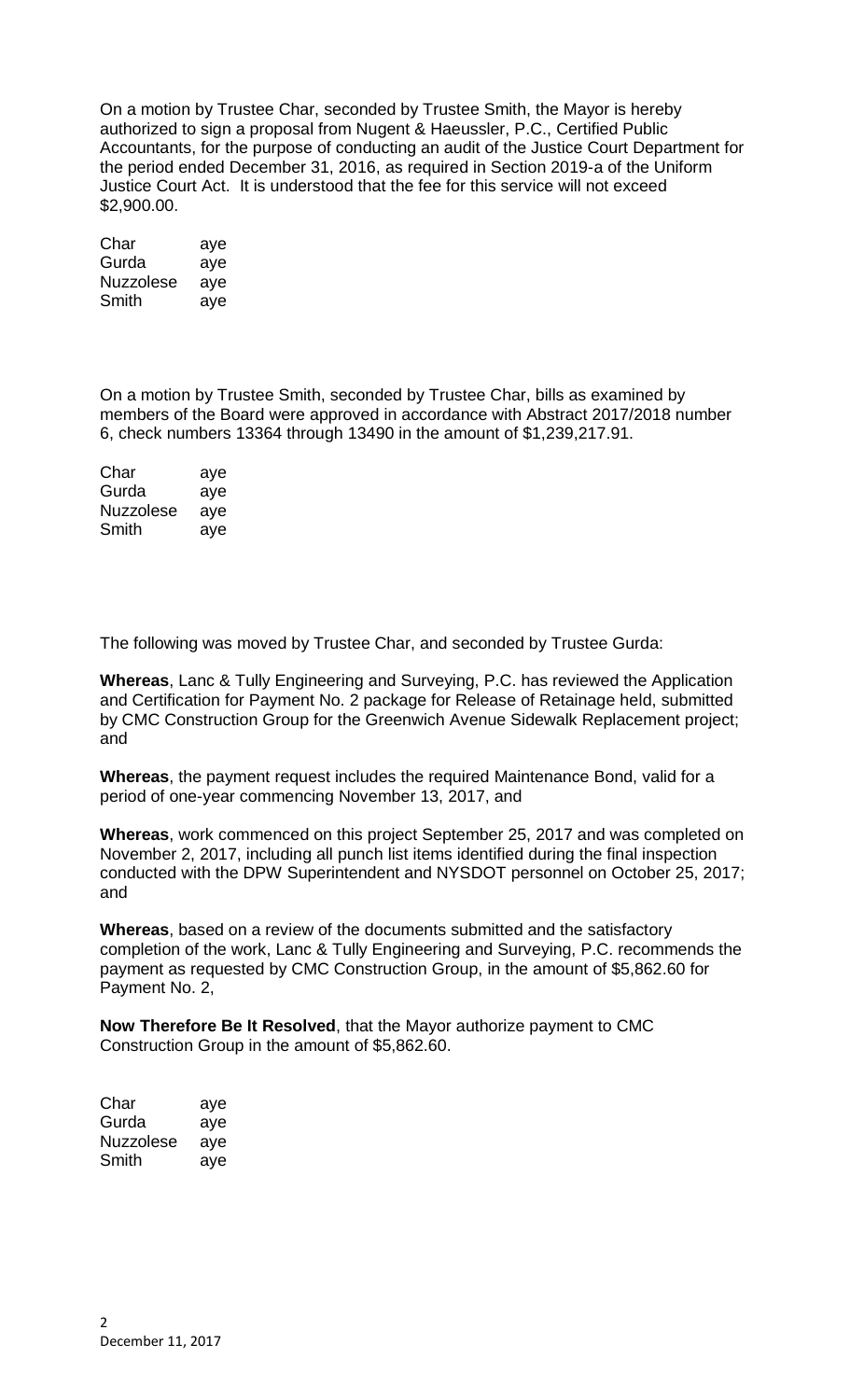The following was moved by Trustee Gurda, and seconded by Trustee Nuzzolese:

**WHEREAS**, the Planning Board of the Village of Goshen, heretofore granted conditional final subdivision approval to a single family residential subdivision known as "Heritage Estates" which subdivision provided for the creation of 8 residential lots; and

**WHEREAS**, said subdivision contemplated the construction of an internal roadway providing access to and from the new subdivision to the public thoroughfare known as "Robalene Drive"; and

**WHEREAS,** the said Resolution of Approval required compliance with all terms, conditions and provisions contained upon the signed subdivision plat, the Resolution of Subdivision Approval and the Public Improvement Security Agreement; and

**WHEREAS**, the Village has heretofore engaged the services of MacDonald Engineering for the purpose of reviewing, inspecting and reporting to the Village as to the compliance of all of the requirements contained within the instruments described hereinabove; and

**WHEREAS**, MacDonald Engineering, pursuant to correspondence dated December 11, 2017, has certified to the Village that the public improvements have been installed in general conformance with the requirements established in the instruments hereinabove referenced; and

**WHEREAS**, pursuant to said Resolution of Approval, the subdivider must make the required contribution to the Village Parkland Fund, as well as pay all other outstanding fees;

**NOW**, **THEREFORE**, it is hereby

**RESOLVED** that the Village of Goshen accept ownership and maintenance of the public improvements contained within said subdivision inclusive of the public thoroughfare known as Robalene Drive; and it is further

**RESOLVED** that the subdivider post a maintenance bond in the amount of \$53,485.00 in such form as may be acceptable to the Village Attorney; and it is further

**RESOLVED** that the subdivider deliver a Bargain and Sale Deed with Covenants against Grantors Acts together with any and all other required transfer documents all of which must be in a form that is satisfactory to the Village Attorney so as to convey title to the public improvements to the Village of Goshen; and it is further

**RESOLVED**, that the subdivider procure the necessary title insurance insuring the conveyance to the Village of Goshen.

| Char      | aye |
|-----------|-----|
| Gurda     | aye |
| Nuzzolese | aye |
| Smith     | ave |

On a motion by Trustee Nuzzolese, seconded by Trustee Smith, the Village Board of the Village of Goshen, as lead agency, hereby issues a negative declaration pursuant to the applicable provisions of the State Environmental Quality Review Act, set forth at 6NYCRR Part 617 *et seq.,* in the action: adoption of Local Law #4 of 2017.

| Char      | aye |
|-----------|-----|
| Gurda     | aye |
| Nuzzolese | aye |
| Smith     | aye |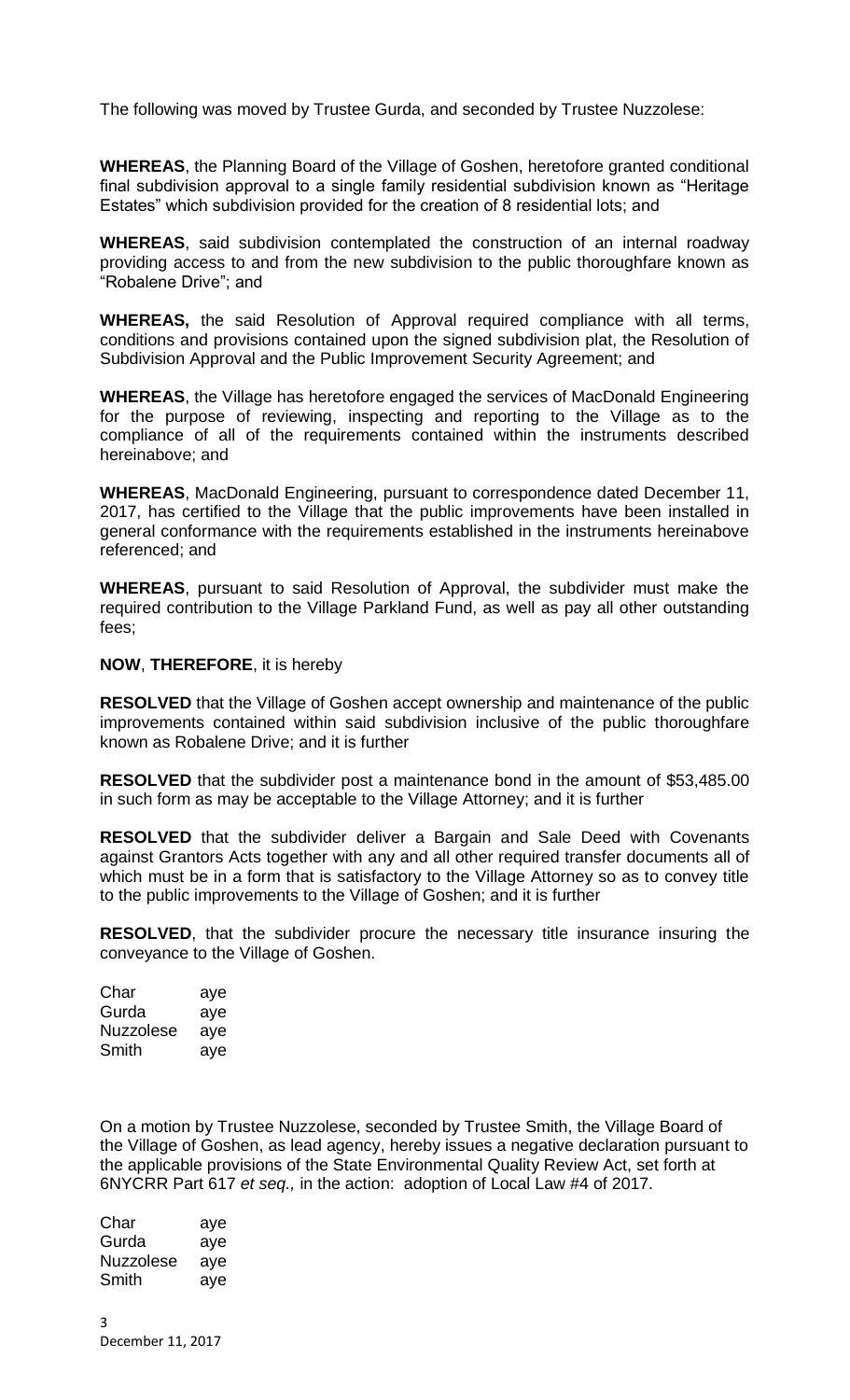The following was moved by Trustee Char, and seconded by Trustee Gurda:

**WHEREAS,** pursuant to a Verified Petition duly dated July 24, 2017, Norabel, Inc., the owner of the real property, hereinafter the "property," located in the Village of Goshen, County of Orange, State of New York known and designated upon the Tax Map as Section 111, Block 10, Lot 19.13 and Section 114, Block 8, Lot 22.11 has requested that the Village amend the zoning designation applicable to said property from R-3 (multi-family residential) to I (industrial); and

**WHEREAS**, the said property is 2.8+/- in bulk area, is currently unimproved, and has its primary access on West Main Street; and

**WHEREAS**, the property abuts lands that are located in the I District as well as in the R-3 Zoning District; and

**WHEREAS**, this property includes a portion of a now abandoned railroad bed and was formerly located in an I District; and

**WHEREAS,** the property, along with various other abandoned railroad beds in the Village, was acquired by the Village of Goshen in or about 1985 and was zoned I at the time it was acquired; and

**WHEREAS**, in 2005 the Village of Goshen rezoned this parcel from I to R-3 to encourage the future development of an existing adjacent senior citizen apartment complex; and

**WHEREAS**, after the property was re-zoned it offered for public sale and was awarded to the highest bidder, and current owner, Norabel, Inc., with no bid at all being submitted by the owner of the adjacent apartment complex property; and

**WHEREAS**, if not utilized in connection with the adjacent senior housing complex, the parcel in question is not likely to be developed for any residential purpose as it abuts other industrially zoned property owned by the Petitioner or entities controlled by the Petitioner; and

**WHEREAS**, as required by law this Petition was referred to the Village of Goshen Planning Board and the Planning Board did issue a report, authored by its counsel, dated September 28, 2017, wherein the Planning Board reported no objection to the zoning amendment but did encourage appropriate buffering between the property and the adjacent senior citizen apartment complex and noted that such buffering would best be handled during site plan review and further encouraged sensitivity to the potential improvement and overall utilization of the Heritage Trail which traverses the property which utilization was specifically referenced through a reservation in the Deed of conveyance to Norabel from the Village of Goshen in 2007; and

**WHEREAS**, as further required by law, the Petition was referred to the Orange County Department of Planning who issued a report dated October 5, 2017 indicating that the matter was one for "Local Determination;" and

**WHEREAS**, the Village Board, did further conduct a Public Hearing as required by law on November 22, 2017, at which time the principal of Norabel, Inc., Chester LeBaron, spoke in favor of the zone change as did his professional consultants, John Bach, Esq., and James Dillin, PLS; and

**WHEREAS,** there was no public opposition raised to the Petition; and

**WHEREAS**, upon due consideration and deliberation the Village Board does deem it appropriate and in the overall public interest and an enhancement to the tax base of the Village to return the parcel to its previous I designation;